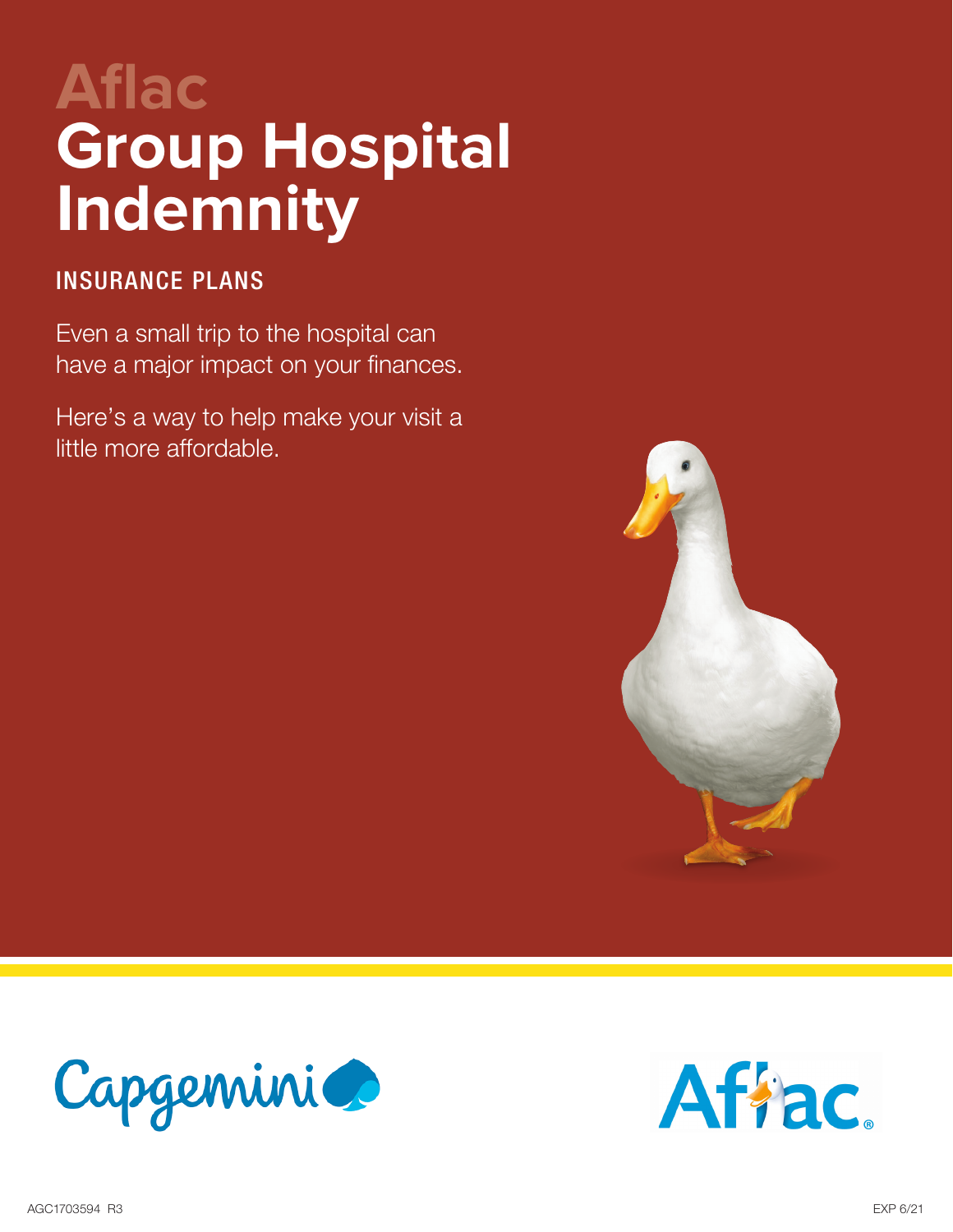## **The plan that can help with expenses and protect your savings.**

Does your major medical insurance cover all of your bills?

Even a minor trip to the hospital can present you with unexpected expenses and medical bills. And even with major medical insurance, your plan may only pay a portion of your entire stay.

#### **That's how the Aflac Group Hospital Indemnity plan can help.**

It provides financial assistance to enhance your current coverage. So you may be able to avoid dipping into savings or having to borrow to address out-of-pocket-expenses major medical insurance was never intended to cover. Like transportation and meals for family members, help with child care, or time away from work, for instance.

## The Aflac Group Hospital Indemnity plan benefits include

the following:

**How it works**

- Hospital Confinement Benefit
- Hospital Admission Benefit
- Hospital Intensive Care Benefit
- Intermediate Intensive Care Step-Down Unit
- Successor Insured Benefit





Amount payable was generated based on benefit amounts for: Hospital Admission (\$2,000), and Hospital Confinement (\$200 per day).

The plan has limitations and exclusions that may affect benefits payable. This brochure is for illustrative purposes only. Refer to your certificate for complete details, definitions, limitations, and exclusions.

**For more information, visit www.aflac.com/capgemini.**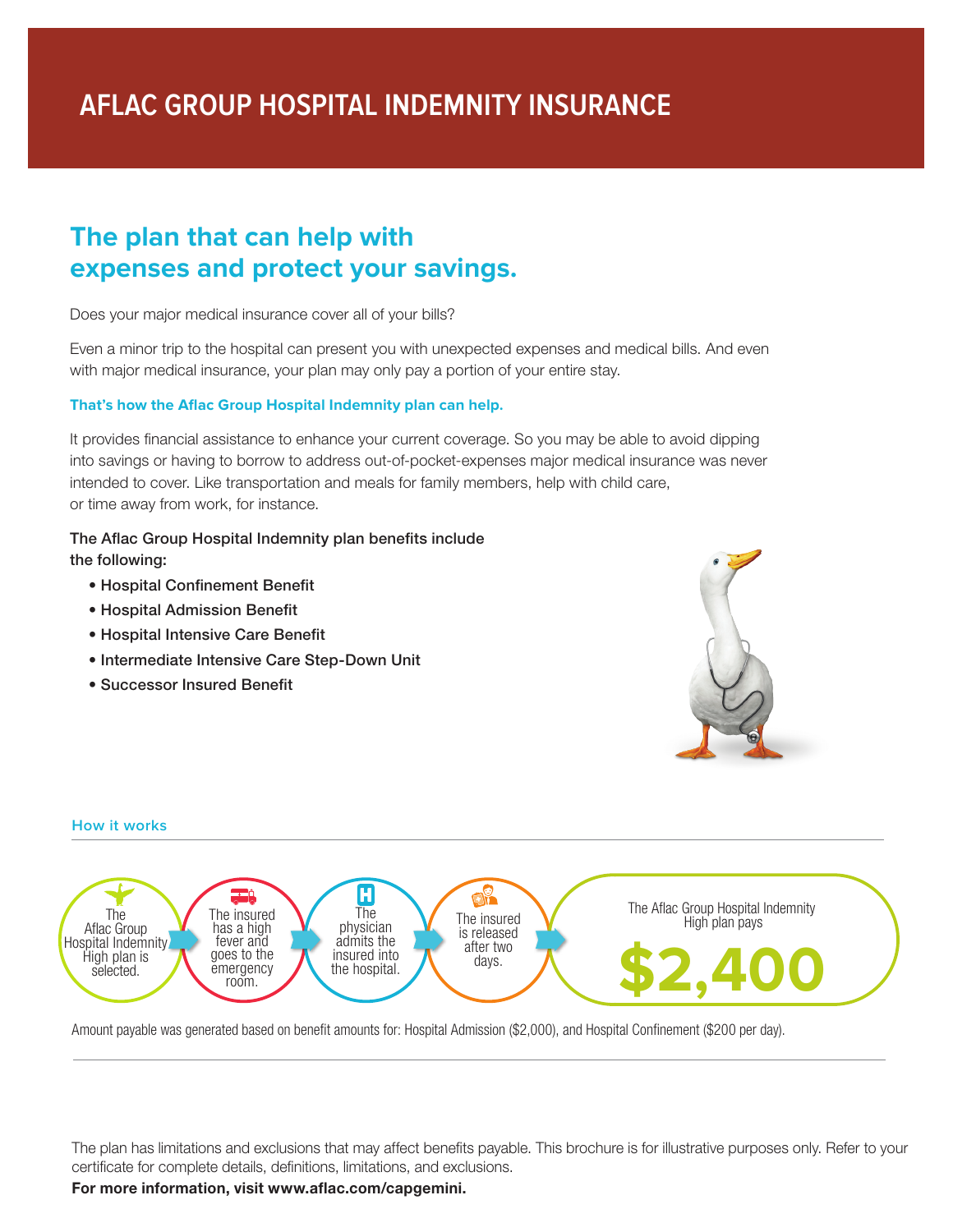| <b>Benefits Overview</b>                                                                                                                                                                                                                                                                                                                                                                                                                                                                                                                                                                                                                                                                                                                                                                   | <b>HIGH</b> | <b>LOW</b> |
|--------------------------------------------------------------------------------------------------------------------------------------------------------------------------------------------------------------------------------------------------------------------------------------------------------------------------------------------------------------------------------------------------------------------------------------------------------------------------------------------------------------------------------------------------------------------------------------------------------------------------------------------------------------------------------------------------------------------------------------------------------------------------------------------|-------------|------------|
| <b>HOSPITAL ADMISSION BENEFIT per confinement</b> (once per covered sickness or accident per calendar year<br>for each insured)<br>Payable when an insured is admitted to a hospital and confined as an in-patient because of a covered<br>accidental injury or covered sickness. We will not pay benefits for confinement to an observation unit,<br>or for emergency room treatment or outpatient treatment.<br>We will not pay benefits for admission of a newborn child following his birth; however, we will pay for a<br>newborn's admission to a Hospital Intensive Care Unit if, following birth, he is confined as an inpatient<br>as a result of a covered accidental injury or covered sickness (including congenital defects, birth<br>abnormalities, and/or premature birth). | \$2,000     | \$1,000    |
| <b>HOSPITAL CONFINEMENT per day</b> (maximum of 31 days per confinement for each covered sickness or accident<br>for each insured)<br>Payable for each day that an insured is confined to a hospital as an in-patient as the result of a<br>covered accidental injury or covered sickness. If we pay benefits for confinement and the insured<br>becomes confined again within six months because of the same or related condition, we will treat<br>this confinement as the same period of confinement. This benefit is payable for only one hospital<br>confinement at a time even if caused by more than one covered accidental injury, more than one<br>covered sickness, or a covered accidental injury and a covered sickness.                                                       | \$200       | \$100      |
| <b>HOSPITAL INTENSIVE CARE BENEFIT per day</b> (maximum of 10 days per confinement for each covered<br>sickness or accident for each insured)<br>Payable for each day when an insured is confined in a Hospital Intensive Care Unit because of a<br>covered accidental injury or covered sickness. We will pay benefits for only one confinement in a<br>Hospital's Intensive Care Unit at a time. Once benefits are paid, if an insured becomes confined to a<br>Hospital's Intensive Care Unit again within six months because of the same or related condition, we will<br>treat this confinement as the same period of confinement.<br>This benefit is payable in addition to the Hospital Confinement Benefit.                                                                        | \$200       | \$100      |
| <b>INTERMEDIATE INTENSIVE CARE STEP-DOWN UNIT per day</b> (maximum of 10 days per confinement for<br>each covered sickness or accident for each insured)<br>Payable for each day when an insured is confined in an Intermediate Intensive Care Step-Down<br>Unit because of a covered accidental injury or covered sickness. We will pay benefits for only one<br>confinement in an Intermediate Intensive Care Step-Down Unit at a time.<br>Once benefits are paid, if an insured becomes confined to a Hospital's Intermediate Intensive Care<br>Step-Down Unit again within six months because of the same or related condition, we will treat this<br>confinement as the same period of confinement.<br>This benefit is payable in addition to the Hospital Confinement Benefit.       | \$100       | \$75       |
|                                                                                                                                                                                                                                                                                                                                                                                                                                                                                                                                                                                                                                                                                                                                                                                            |             |            |

### SUCCESSOR INSURED BENEFIT

If spouse coverage is in force at the time of the employee's death, the surviving spouse may elect to continue coverage. Coverage would continue according to the existing plan and would also include any dependent child coverage in force at the time.

In order to receive benefits for accidental injuries due to a covered accident, an insured must be admitted within six months of the date of the covered accident (in Washington, twelve months).